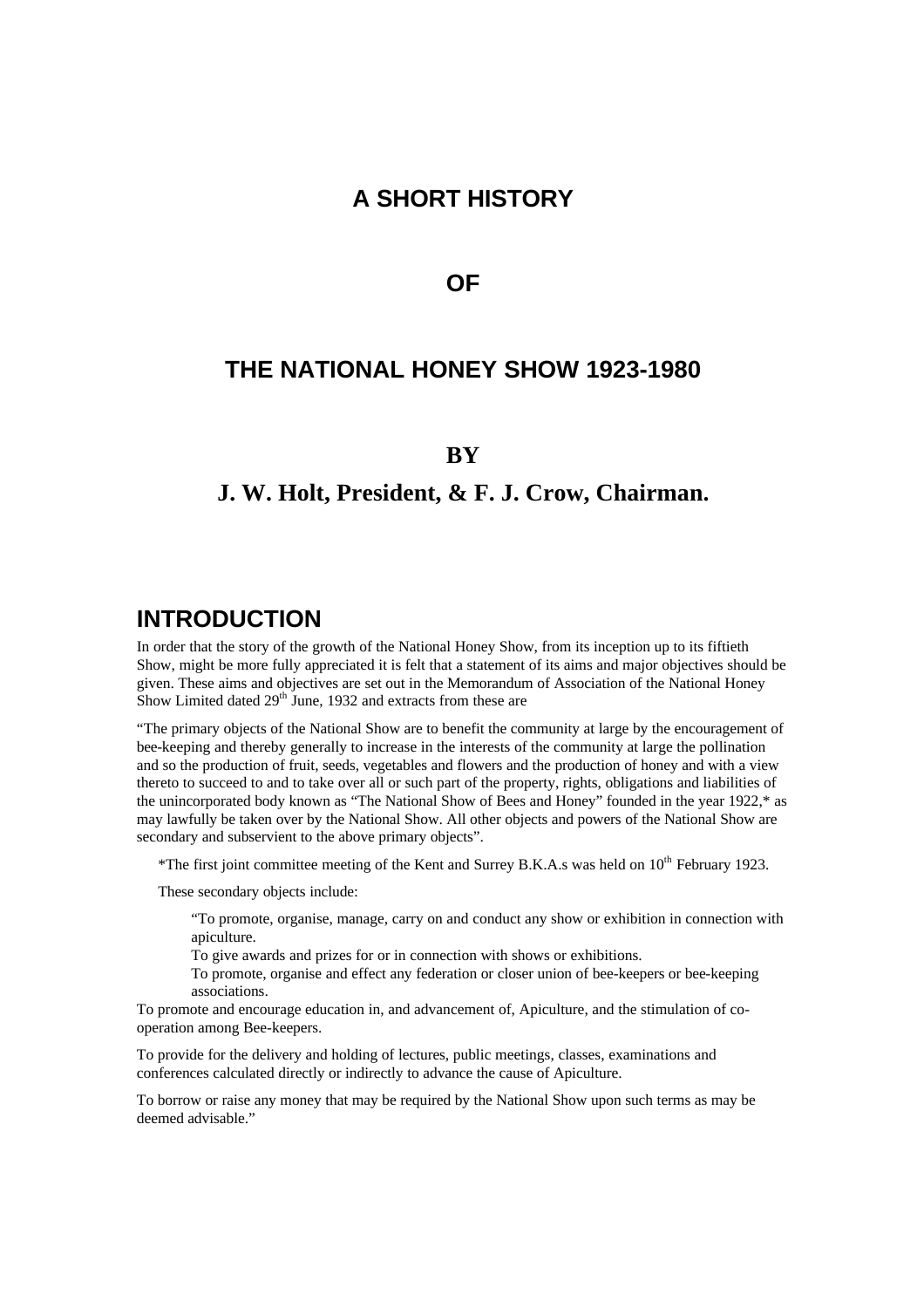Among the many secondary objects omitted from the above list are some which are applicable to the British Bee-keepers' Association of which the National Honey Show was not a Specialist Member at the time of writing the Memorandum.

The Memorandum of course also includes statements regarding the liabilities of members. These are covered in two paragraphs.

The liability of the members of the National Show is limited.

"Every member of the National Show undertakes to contribute to the assets of the National Show, in the event of the same being wound up during the time that he is a member, or within one year afterwards, for payment of the debts and liabilities of the National Show contracted before the time at which he ceases to be a Member, and of the costs, charges, and expenses of winding up the same, and for the adjustment of the rights of the contributories among themselves such amount as may be required not exceeding one pound."

It should be noted that the National Honey Show Limited is a Company Limited by Guarantee and not having a Share Capital.

The organisation which has developed to achieve the aims and objectives of the National Honey Show is of course governed by the Articles of Association. These set up the administrative chain of

Membership General Meetings National Council Executive Committee Membership is of two kinds. Individual Members. Corporate members being County or District Associations of Beekeepers.

Individual Members and the Representatives of Corporate Members have the right to attend General Meetings.

The National Council consists of 6 Members elected by General Meetings (for a term of three years each i.e. two per year), and the Representatives of the Corporate Members, the number being dependent on the size of the Association they represent.

The National Council, which is the governing and policy-making body, appoints the Executive Committee and entrusts to it the day to day running of the Show. This it does by virtue of the Articles of Association - "The National Council shall have the power to delegate any of their powers to an Executive or other Committee or Committees consisting of two or more members of their body or of the National Show."

It is gratifying to note that although in its early years the financial position of the Show was somewhat in the doldrums, during the latter half of its existance this aspect of the Show has steadily improved. This must be attributed largely to the fact that the National still runs entirely on voluntary labour and the authors would like to place on record their appreciation of the efforts of all those who have helped the Show in the past especially the National Council, the Executive Committee, the Judges, the Stewards and the Traders.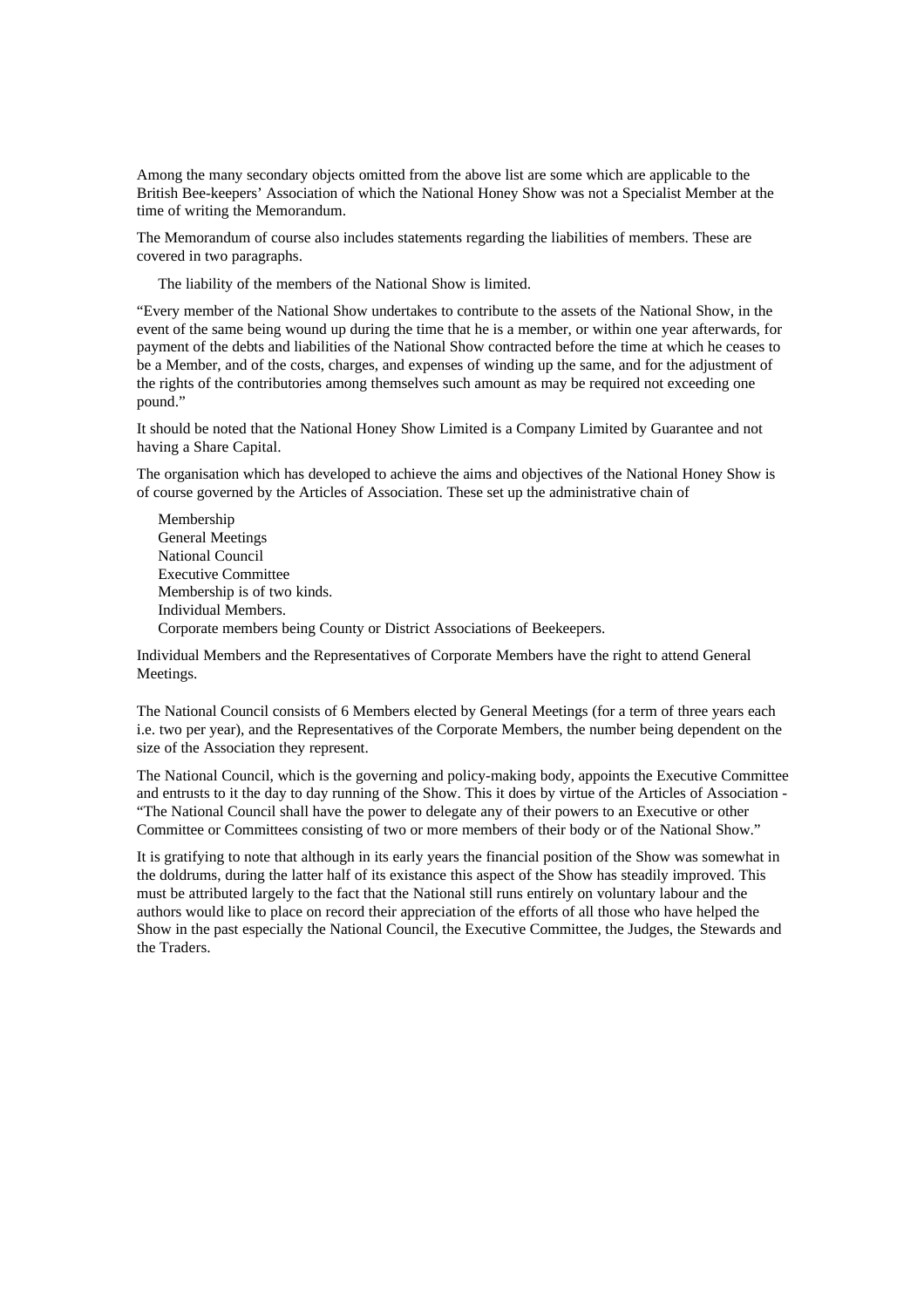## *THE CRYSTAL PALACE YEARS*

In both 1921 and 1922 the Kent & Surrey Bee-keepers' Associations held a joint honey show at the Crystal Palace and in 1923 they decided to broaden its basis to a National Show. The originally suggested title of "Home Counties Honey Show" was abandoned in favour of "The National Show of Bees & Honey". The first Chairman was Mr. A. Dewey of Kent with Messrs. W. E. Hamlin of Surrey and W. E. Clifford of Kent as Joint Hon. Secretaries. Other members of the Committee were Dr. Courtney Lord, Messrs. G. W. Judge, E. R. Seadon, H. E. C. Carter and A. E. Barnes of Kent joined by Mr. P. C. Thornton in 1924 and Miss M. Whyte Johnstone and Messrs. F. C. Platts, E. J. Waldock, F. E. Moorcroft and A. E. Mottram of Surrey. Other associations in the Home Counties were to be asked to join.

Even before the first meeting to consider the foundation of the show the trustees of the Crystal Palace had offered a cup for competition which was proudly, and justifiably so, announced on the front cover of all schedules up to and including 1935 as the "Crystal Palace £30 Silver Challenge Cup". A recent valuation put the figure at £2,000. Originally the cup was competed for by Associations and the class was for 12 sec-

tions, 12 jars each of light, medium, dark and granulated honey and 1 lb. beeswax. By 1929 it was for individuals and required 6 jars (in pairs of light, medium, dark or granulated) and 2 sections. In 1931 the class was again altered to 9 jars and 3 sections and finally in 1948 to its present 9 jars and 1 shallow comb.

In the early days six jars of extracted honey or six sections were required in the Open classes but it is interesting to note that two of the original classes, i.e. Any Original Appliance and Any Interesting or Instructive Exhibit still appear in our Schedule. The first show was held on 11<sup>th</sup>, 12<sup>th</sup> and 13<sup>th</sup> October 1923, had 16 Open Classes and two judges, the Rev. J. G. Digges and Mr. Ernest Walker. It resulted in a loss of £12.9.6.

Gift honey was sold at  $2/$ - per lb. jar and  $2/6$  per section plus 6d for prize honey which was quite high when one realises that a W. B. C. hive was valued at 44/6. Other 1926 costs of interest are: 9c. gold medal 65/-, solid silver medal 10/- and bronze medal 3/9, plus 1 /3 each for cases.

In 1925 a cup was presented by Mr. Hamlin for a new class-36 jars of honey, open to the World. The first winner was Miss A. B. Flower of Bournemouth. At this show there were 1023 entries from 203 Exhibitors and the weight of honey exhibited was 1 ton 13 cwt. The next year the World Class was reduced from 36 to 24 jars.

In 1928 the duration of the show was increased from three days to four (Wednesday to Saturday), staging being done on Monday, judging on Tuesday and the clearing up finished on Sunday. The first convention was organised this year and Sir David Burnett became the first Patron of the show.

In those days the Crystal Palace management put on a large firework display every Thursday evening each autumn and it attracted large crowds. Entrance fee was 2/2 but entrance to the National Show (if tickets were bought from the show organisers) was  $1/2$  any day so Thursday was a very popular day for beekeepers to visit the "National".

In 1932 however the Crystal Palace insisted on the extra 1/- being paid at the turnstiles.

In the early thirties one of the duties of the Show Stewards was to try to prevent losses by pilfering. It was noticed that despite the Stewards' efforts, a jar of honey always disappeared from a particular spot on Fireworks Night each year. (An employee of the Crystal Palace was suspected.) One Steward decided to settle this once for all. He acquired a spare label to label with the correct Class and Entry Number a jar of "adulterated" honey. On the appropriate evening this jar was substituted for the one in the position where the jar usually taken was located. To the great joy of that Steward that particular jar of "honey" went. He felt sure the thief would not want another and strange as it may seem in subsequent years there was no theft from that spot.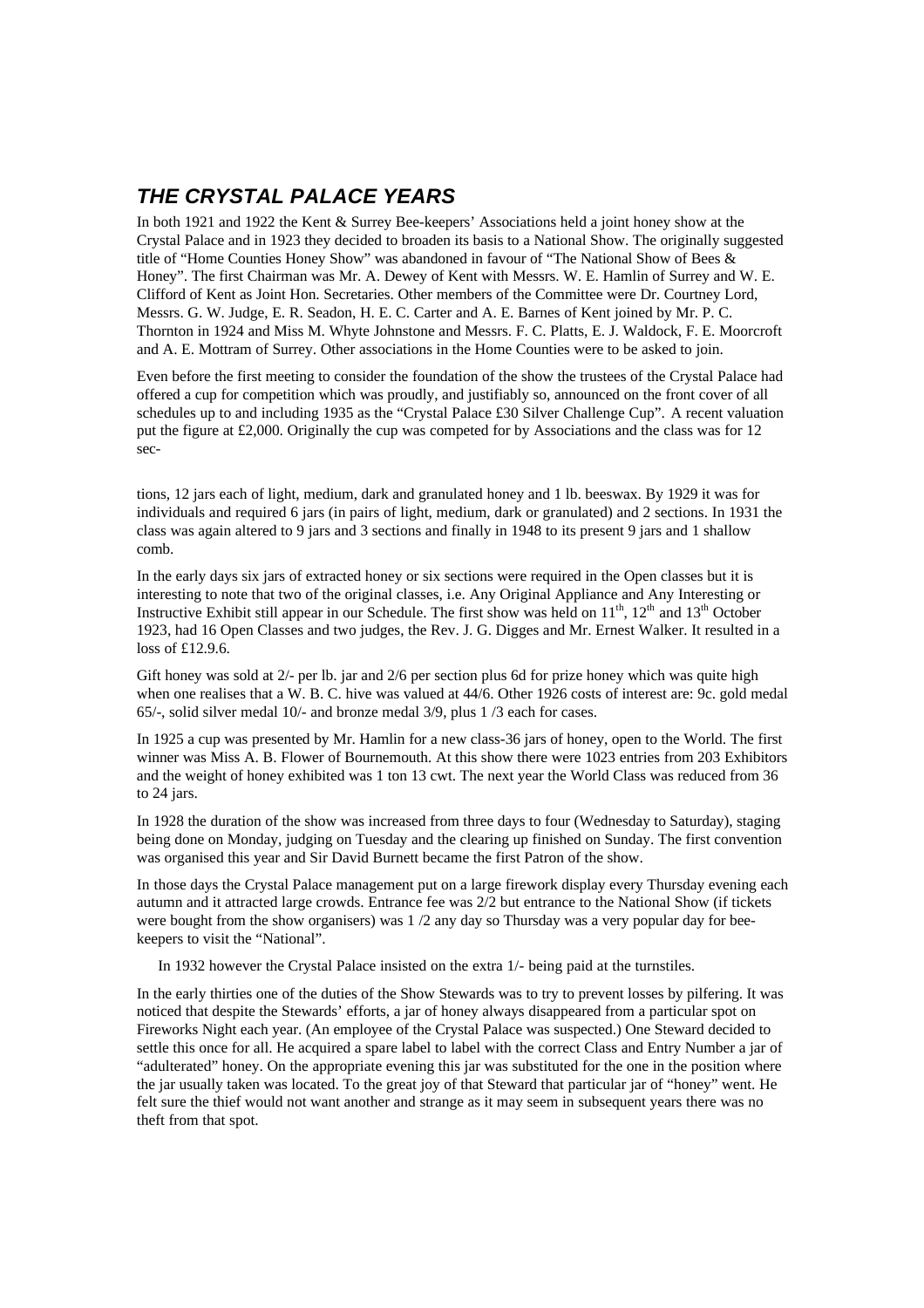Until 1933 (apart from the first two) the show was held regularly in September and demonstrations were given in a bee tent within the exhibition hall itself several times a day. The colonies were always provided by Miss Whyte Johnstone. The B. B. K. A. Preliminary Examination

could be taken there and one remembers Dr. John Anderson being one of the examiners, Mr. E. R. Seadon demonstrating foundation making and hive building and Mr. Moorcroft, suitably clad as a French chef with moustache and imperial demonstrating honey cake making.

Dr. F. Thompson gave individual tuition on dissecting for the diagnosis of acarine disease using a mounted watchmaker's magnifying glass. Dr. Thompson used to relate that he had had to give up his general medical practice on account of rheumatism. He accepted the advice to take up bee-keeping and by going to his hive each day and catching a worker bee for the purpose, he contrived to be stung at least once every day for a period of about six months. By this time his health had so improved that he was able to return to practising medicine.

Until 1938 the schedule always included competitive classes for the Trade but in that year the Honey Producers Association had classes of their own and diplomas were awarded to those appliance dealers whose stands were considered worthy of them. Many of the prizes were donated by individuals and firms in the form of equipment, cash or medals.

In 1930 Rev. D. L. Bryce was elected Chairman with Mr. Dewey as Vice-chairman.

The Open light and dark classes now only required 3 jars and classes for squat jars were introduced (in addition to the ordinary tall jars). Incidentally it was possible to buy specially thin tall jars for show completely free from blemishes, the cost 9d each excluding lids. There was no rule about standardisation of lids and some exhibitors had theirs chromium plated. They certainly stood out on the show bench. These were the days before standardisation of hives too: Burgess & Son's advertisement listed six different types of hive that they would be showing on their stand and these did not include Langstroth or Dadant.

Soon after the formation of the National Honey Show, the Kent Beekeepers Association needed a National Honey Show Committee of its own and to save a great deal of bother decided that its Bromley Branch Committee with, of course, the usual ex-officio members, should constitute that Committee. It was concerned to a large extent with the organising of the Kent 'quota' of Stewards at the Show. The Secretary of Bromley Branch was at that time Mr. W. E. Clifford one of the two Joint Secretaries of the Show.

In 1932 the show was incorporated as a limited Company with the title "The National Honey Show Ltd.", the legal work being undertaken free by a solicitor member of the Kent B.K.A., Mr. E. S. Welch. Rev. D. L. Bryce remained Chairman, Mr. W. E. Hamlin became General Manager and Mr. W. E. Clifford Hon. Gen. Secretary and Treasurer, and Miss 1. K. Berridge Entries Secretary. The registered offices of the Company were 63 Southlands Road, Bromley, Kent. The main advantage of being a limited company is that the show becomes a legal entity and can act in its own right instead of through trustees. The liability of members in the event of the company being wound up is limited to £1. In 1964 the N.H.S. was registered as a charity and was able to invest in Charifund and obtain the income tax benefits of a charity.

In 1932 too the Sussex B.K.A. joined the show, having their own County Classes and still continue so to do. The class for 24 jars of honey open to the World was won by Mr. C. F. Gee of New Zealand.

Some of the difficulties in running a Show such as the National concern the International Classes. There is the arranging to pick up exhibits from an air port. There was an exhibit from South Africa in Class 1 (Open to the World) one year. Getting the exhibit to the show gave but little trouble but the exhibit could not be returned as South African Law prohibited the importation of honey to that country whereever it had been produced. This law had been enacted for reasons of bee health. In the end the honey was sold and the money sent to the exhibitor.

In the early '30s the financial condition of the show was very fragile and the executive committee had to call for advances from Kent and Surrey B.K.A.s. In 1931 and 1932 there had only been 981 and 877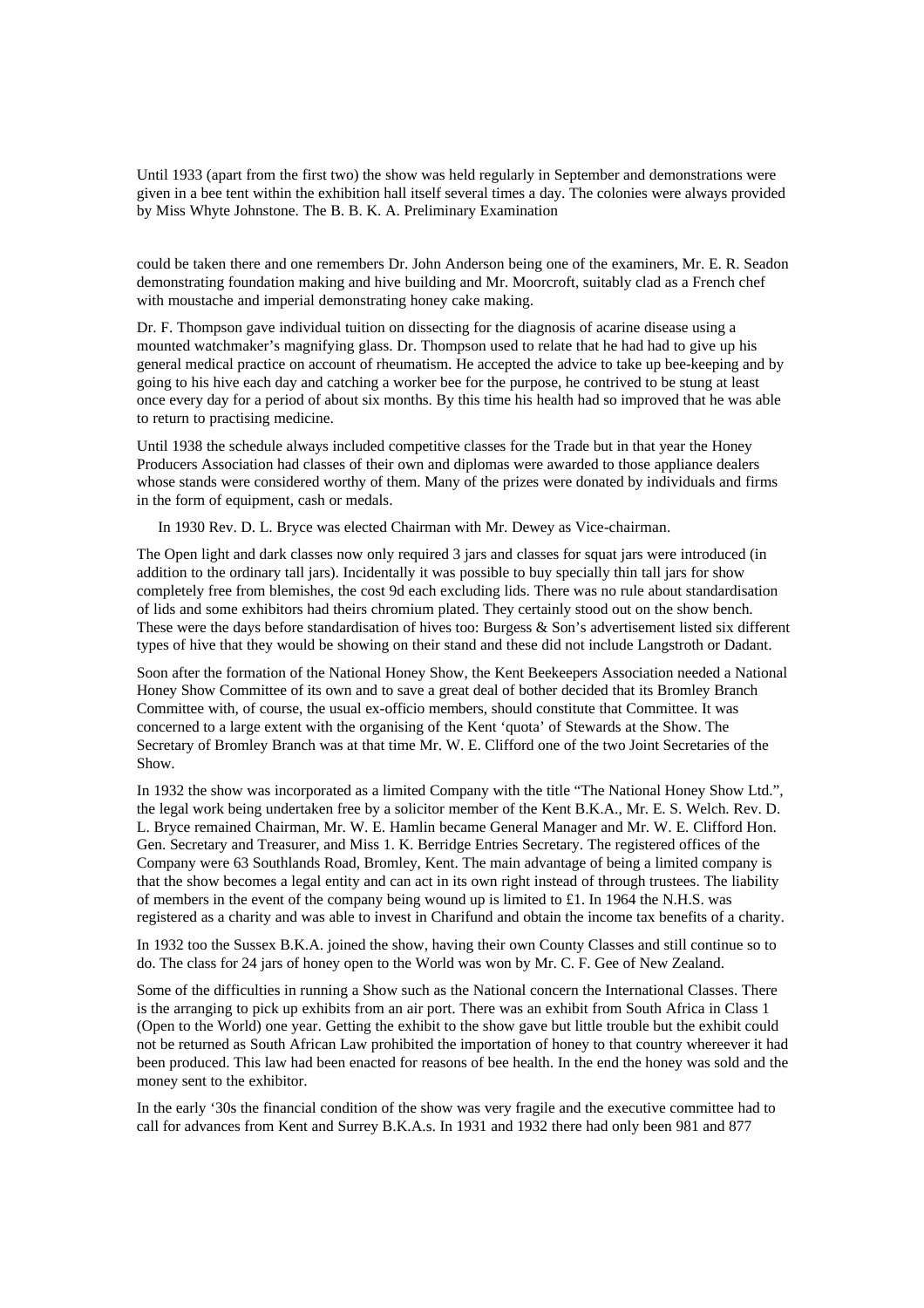entries respectively but in 1933 there were 1541 and the financial situation seems to have improved a little but payment of bills had to be delayed until there was enough in the kitty. This situation lasted for years to come.

By 1933 the National Mark Scheme for honey had been introduced and at the request of the Ministry of Agriculture two classes were included in the schedule, i.e. 3 jars each of 1 lb. and ,alb. light honey and the same for medium or dark honey, each jar to bear an N M label. It appears that it did not occur to anyone to ask the Ministry to contribute the prizes until after the show but when requested they. did provide prizes for the 1934 and subsequent shows. These classes continued until the outbreak of war.

Amended Articles of Association were drawn up by Mr. Welch and adopted in April 1934. At this time too Mr. Clifford resigned as Hon. Gen. Secretary and Treasurer and was succeeded by Mr. F. H. Lawrence. The registered office was changed to 3 St. Marks Place, Wimbledon.

The 1935 show included a stand from Germany brought by Herr Guhler and his daughter, and the visitor's book showed there were visitors from S. Africa, Belgium, Cuba, Germany, Palestine and U.S.A. The entries topped the 2000 mark for the first time (2127 entries from 392 exhibitors). The magic figure was exceeded on two other occasions, 1951 & 1952, the record being attained in 1951 with 2129 entries.

For several years from 1934 Mr. David Lloyd George became a regular exhibitor and prizewinner for his heather and heather-blend honey and in 1936 he opened the show. One rather amusing situation arose when Mr. David Lloyd George desired to sample and acquire some mead. It was pointed out to him that due to laws which he had had a hand in passing it would be illegal to supply him. (He got his mead).

In 1935 it was decided to have special colour glasses for squat jars but difficulty was experienced in obtaining suitable glasses and they were not, in fact, received until after the 1936 show. The price was 1/ per set or 6d. each post free.

During the '30s several Associations had their county classes at the National: Hants and Isle of Wight in 1934 & 5, Warwickshire from 1935

till 1949 except for one year, Dorset from 1935 till the war, Devon from 1937 till the war. Of the counties still exhibiting in their own classes at the show, Essex and Bucks joined in 1947 and Middlesex in 1950. Bedfordshire had classes from 1972 to 1976 inclusive. It should also be recorded that in the 1925 schedule there were classes for members of the Eastbourne & District B.K.A. and of the Gloucestershire B.K.A.

The 1936 show was the last held at the Crystal Palace as within a month it was completely destroyed by fire (except for one tower). It was sad for those who had long been associated with the National Honey Show as they considered the Palace to be its home. In fact, it was often referred to as "The Palace Show". Not only that but the staging for the N.H.S. had been stored at the Crystal Palace and was, of course, all destroyed in the fire, so completely new staging had to be obtained. This was constructed by one of the Committee members, Mr. R. J. Wright and was used until the present metal structures were introduced. It was a blow to find that the original staging was not covered by the Crystal Palace insurance.

### **THE INTERMEDIATE YEARS**

Another suitable venue had to be found and The Royal Horticultural Society's Hall in Vincent Square, Westminister, was chosen. The show was held there in 1937 & 1938.

After the Crystal Palace fire, Sir Henry Buckland, Chairman of the Trustees of the Crystal Palace wrote that we may retain the Crystal Palace Cup for competition provided it was understood that the Cup will always remain the property of the Crystal Palace Trustees. Thus, the "National" has no power to dispose of it.

The Honey Producers Association classes in the 1938 show required cases of not less than 12 jars or 12 sections and 28 lb. tins of honey. The exhibits were not only judged for quality but each had to be accompanied by a card showing the price asked and the quantity available for sale, the exhibit being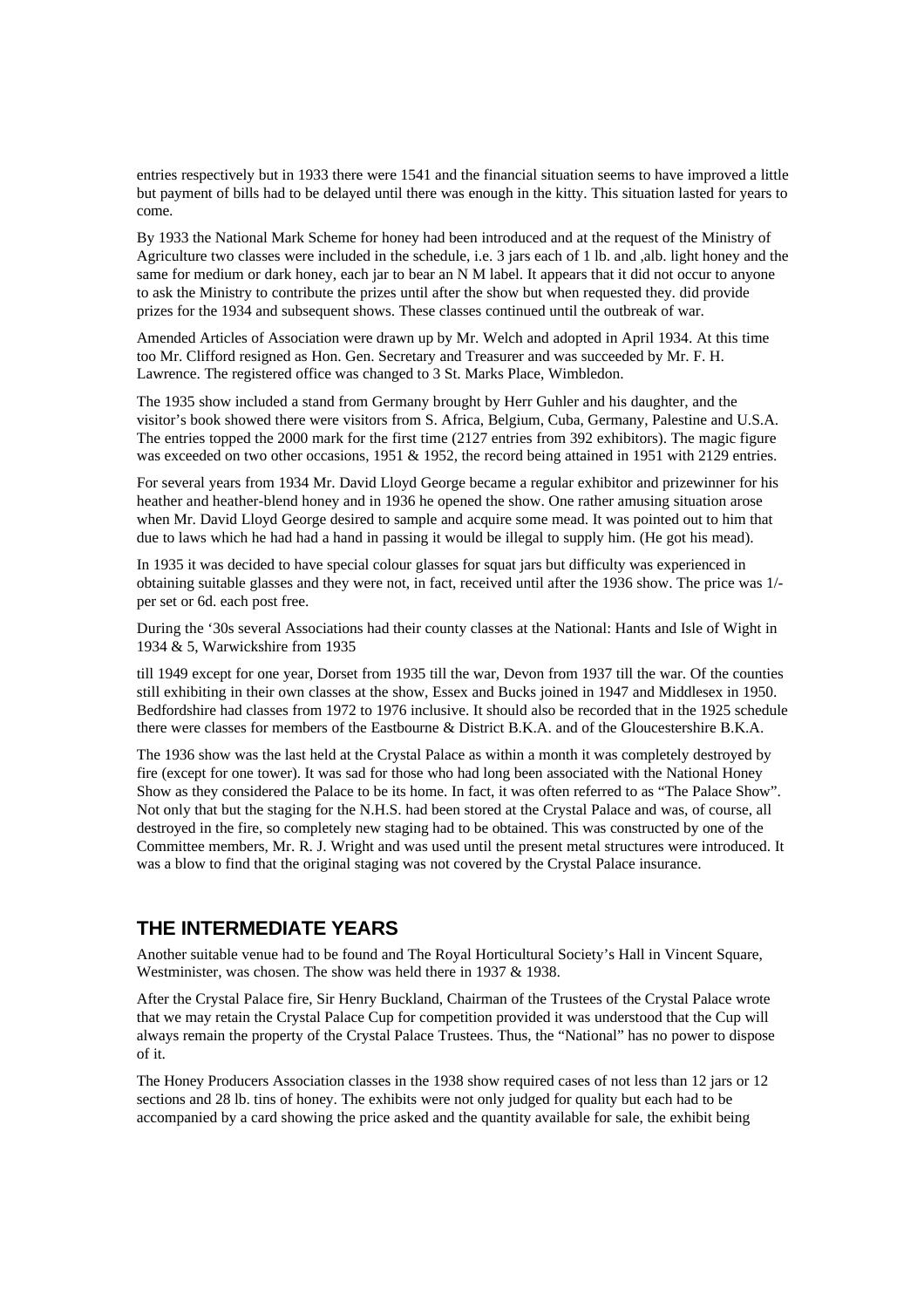treated only as a sample. The H.P.A. also organised a competition determining by the origin of samples of honey tasting. On the last day these samples were labelled and again available for tasting.

Owing to the political crisis at the time of the 1938 show attendance was poor and, in fact, the Army & Navy Stores who did the catering presented to the show a bill for £24 to make up the guaranteed 15 guineas a day. After the 1938 show our present Chairman, Mr. F. J. Crow, joined the Executive Committee and immediately served on the Finance, Schedule, and Lectures and Demonstrations subcommittees. Other notable personages associated with the show in its early days and not already mentioned include Rev. M. Yate Allen, Col. Stoney Archer, E. Graham Burtt, Gilbert Barratt, A. H. Bowen, two A. E. Barnes (one from Anerley the other from Lydd), E. E. Brown, Mr. and Mrs. H. S. Barter, Mrs. Christie, Messrs. Cheetham, Coldwells, H. M.

and S. W. Gadge, C. C. T. Giles, Dr. A. L. Gregg, J. E. and J. W. Holt, L. Illingworth, Herbert Mace, Graham Porter, F. A. Quick, Mr. Ridley, John Silver, J. E. Swaffield and E. A. V. Strudwick.

The R. H. S. Hall was not available for our show in 1939 and it was arranged to hold it in Wimbledon Baths Hall. Schedules were printed and other expenses incurred which had to be met although the show had to be cancelled owing to the outbreak of war. With the loss on the 1938 show, the year had begun with a deficit of £48.1.0; £39.15.10 was owed by the show and there was only £12 in the bank with £10 owing to the show so the secretary was instructed to charge the six Associations using the schedule with their share of the cost and to pay the bills as soon as possible. It was most gratifying that in response to the secretary's appeal most associations and individual members continued to pay their subscriptions during the war with the result that the credit balance in June 1946 was £74.17.4.

No meetings were held between January 1940 and June 1946.

At the June 1946 meeting it was decided to apply for Specialist Membership of the **B.B.K.A.** and the N.H.S. was elected on 28<sup>th</sup> September 1946.

The possibility of sponsorship has been mentioned recently and it is interesting to note that Mr. Thornton suggested trying to get a newspaper to sponsor the show in 1946. Letters were written to the Daily Mail but nothing came of it.

It was too late to organise a show in 1946 and the Committee had the task of finding a suitable hall in which to hold the 1947 show. Some were too expensive but Mr. Hamlin reported that a large Horticultural show was being held in the 93 acre grounds of Cannizaro, Wimbledon Common, and an invitation to N.H.S. to join in was unanimously accepted. The show was held on Friday, Saturday and Sunday, 5-7<sup>th</sup> September 1947. Unfortunately Miss Whyte Johnstone and Mr. Herbert Mace felt obliged to resign from the Executive Committee because of the Sunday opening but happily they rejoined in the following year when the days reverted to the usual Wednesday to Saturday. Also the Sussex B.K.A. sent a resolution expressing the opinion that having the show on a Sunday was objectionable.

A rather odd situation arose in connection with this Show. The Stewards needed overnight accommodation and it was arranged to sleep them in a common dormitory in one of the buildings. One Steward was named Jollyman and so it had been assumed the Steward was a 'man'. Fortunately just in time the error was discovered and Miss Jollyman was found alternative accommodation.

In 1947 Councillor W. E. Hamlin J.P. was elected Mayor of Wimbledon.

Mr. Lawrence had expressed a desire to resign as Hon. General Secretary as long ago as 1936 but had been persuaded to continue for the time being on several occasions. In 1947 however he said he really could not continue without help and the Chairman, Rev. Bryce offered to collect subscriptions and was made Membership Secretary. Other offers of help were also made.

A number of alterations were made in the 1948 schedule: the Smallholders Shield was presented; there was one class open to members only (increased in subsequent years to 11, 12  $\&$  13 classes); late entries were allowed on payment of a fee and a draw was held with honey as prizes; the Open Medium Honey Class was reduced from 6 jars to 3 jars, Open Gift classes from 3 to 2 jars and jars in all classes were to be of Ministry of Agriculture tall or squat pattern instead of separate classes for each. The show was held at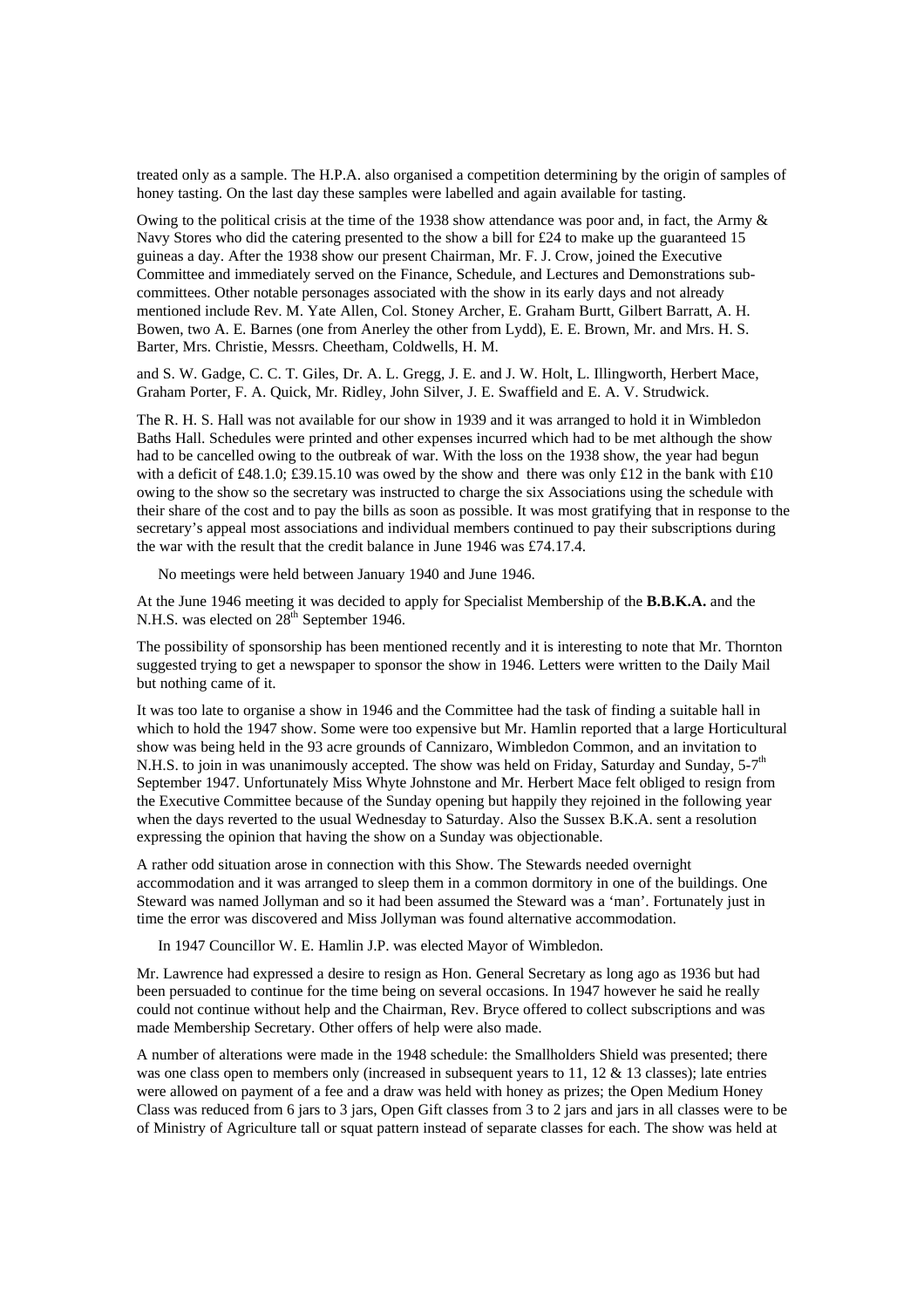Wimbledon Town Hall on 4 days, September 29<sup>th</sup> to October 2<sup>nd</sup>. Mrs. R. E. Clark and Mr. A. M. Dines joined the Executive Committee and Mr. Dines was one of the judges. Mr. D. G. Browne was appointed Show Supervisor. After the Show Mr. J. W. Holt joined the Executive Committee.

The Show itself was extremely successful financially, turning a loss of £201 in 1947 into a profit of £220.

After the war there was a ban on the sale of wood for sections other than for heather sections so classes in the 1948 schedule were restricted to heather sections although strangely enough this was not so in 1947.

In 1949 the show was back at the Royal Horticultural Hall and uniquely opened on the Saturday  $(17<sup>th</sup>$ September) and closed on the following Wednesday (excluding Sunday). The first morning of this and the next two shows was reserved for members only. Following talks with the B.B.K.A. the show was titled "British Bee-keepers' Association National Honey Show" but the N.H.S. was to be entirely responsible financially. Each body sent two representatives to the other's executive committee. Only squat jars of M. of A. pattern were permitted with standard commercial screw caps. Several entries in the suggestion book urged that tall jars be permitted as they were more attractive but the Committee kept to squats.

Before the war someone had strongly objected to members of the Committee exhibiting and members were asked not to; now it was agreed that the Chairman, General Manager, General Secretary and Show Supervisor should not exhibit.

Honey was not allowed to be sold in the hall so a jar was given to anyone donating 5/- to the Show Fund.

Each judge was presented with a spoon engraved "N.H.S. 1949" but it was not until 1960 that it became the practice to present engraved spoons to the judges in lieu of fees.

In 1950 Mr. F. H. Lawrence finally resigned as Hon. General Secretary and Rev. Bryce took over as Acting H.G.S.

For the Festival of Britain in 1951 two hives were provided (one from Kent and one from Surrey) for the Homes and Gardens Section.

Mr. Hamlin became Entries Secretary in 1951 and following the Show Messrs. P. Brightman and R. I. Hammond joined the Committee and Messrs. C. C. Tonsley and D. Gavin were co-opted.

In 1952 when our accounts were definitely in the "red" a very determined effort was made by one or two members of the Executive Committee to wind up the Show and dispose of its assets. This was strongly resisted and Mr. W. E. Hamlin finally clinched the matter by saying he personally would guarantee any loss. The Treasurer resigned

and Mr. Hamlin took over the Treasurership of the Show. Mr. Hamlin did, in fact, advance the money required to keep the Show going.

At the A.G.M. Rev. Bryce resigned as Chairman and was made the first President of the National Honey Show. Mr. Hamlin succeeded him as Chairman and now held the offices of Chairman, Managing Director, Hon. Treasurer, and Entries Secretary. Mr. E.A.V. Strudwick who was already Membership Secretary, became Show Secretary as well but he resigned both after the 1953 show and Mr. Hamlln took over these duties too, pro tem.

In 1952 Commander Dixon had provided an indicator board for the Kent B.K.A. County Classes and in 1953 similar boards were procured for all the other sections of the show. Certificates to traders were discontinued in 1953 and honey vinegar which had been included since the earliest days was deleted from the Open classes.

Honey tasting was a feature of shows in the early '50s with honey from different named sources. Another feature of the shows about this time was the beautiful and delicate wax flowers made by Mrs. H. S. Barter.

Arrangements were well ahead for a 1954 show when an emergency meeting was called for  $30<sup>th</sup>$  July as traders wished to withdraw their stand bookings and reports indicated that the season had been a very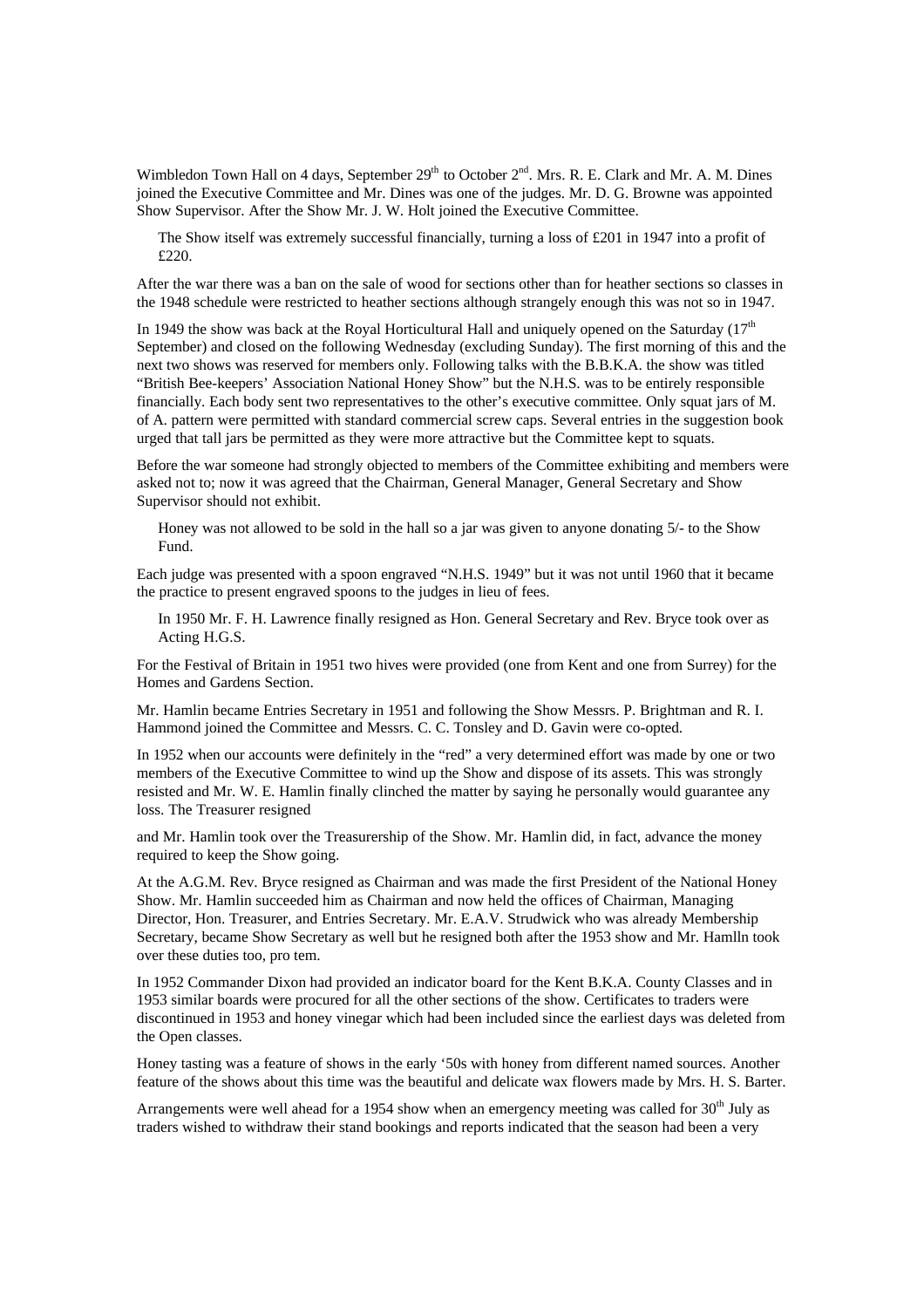poor one indeed for bee-keeping and entries and interest in the show might well be substantially below average. In addition the cost of hiring the R.H.S. hall had escalated and was a drain on our resources. It was therefore decided to cancel the show for that year.

For a year or two there had been a feeling that we ought to find alternative accommodation for the show and this cancellation gave more time for its consideration. In 1950 the Dairy Farmers Association had approached us to join them but conditions did not appear to be favourable. In 1955, however, it was decided to hold our show within the Dairy Show at Olympia. There were 1140 entries but the restrictions on our activities were irksome. The "National" had always been run by volunteers whereas the work at the Dairy Show was all professional and we had to conform. No County Boards were allowed, no prize list issued, the "National" organisers had no say in the layout and could not erect the stands.

Although the "National" was again held in conjunction with the Dairy Show in 1956 it was almost a disaster. Entries were down to 711 from 142 exhibitors in the classes judged but 48 classes out of 106 were declared cancelled owing to insufficient entries. Apart from this the usual spirit which is so much a feature of the "National" had almost gone. Not surprisingly it was decided not to hold another show with the Dairy Show and once again it was a matter of finding alternative accommodation.

## **THE CAXTON HALL YEARS**

The responsibility of the search for a new 'home ' fell mainly on Mr. Hamlin and Mr. F. J. Crow, with help from Mr. J. W. Holt, Mr. D. G. Browne and Mr. McKenna. The eventual outcome was a recommendation



Crystal Palace - National Honey Show 1934

F.E. Lawrence, W.E. Hamlin and Rev. D.L. Bryce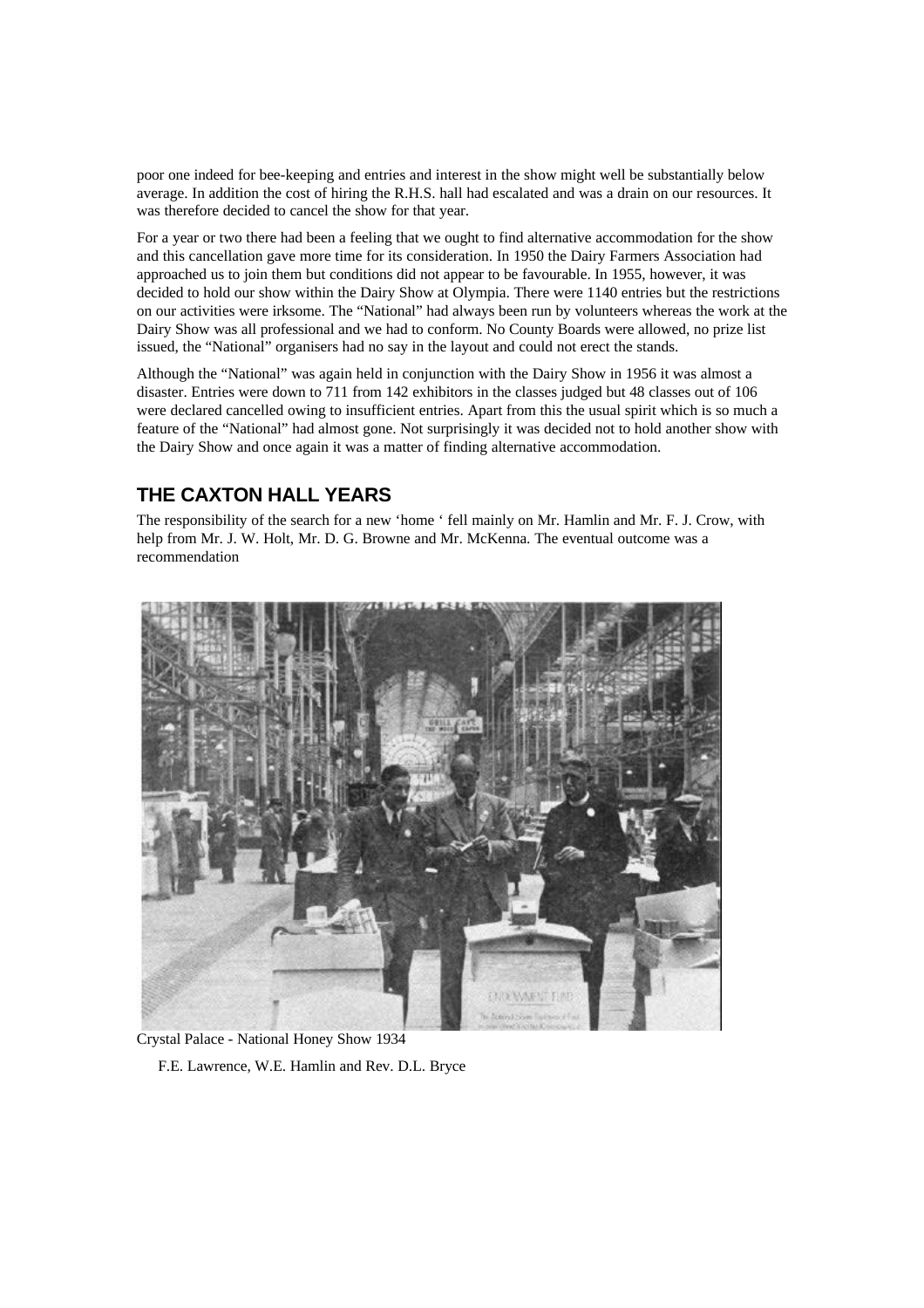

1933 Show at Crystal Palace<br>Standing L to Rt: G.W. Judge, Mrs Judge, Rev. D.L. Bryce, W.E. Hamlin, P.C. Thornton.<br>Standing L to Rt: G. Barratt, R. Quick, J.W. Holt, A. Cheetham, Mrs Meed, J.E. Holt, H.J. Meed, S.W. Gadge,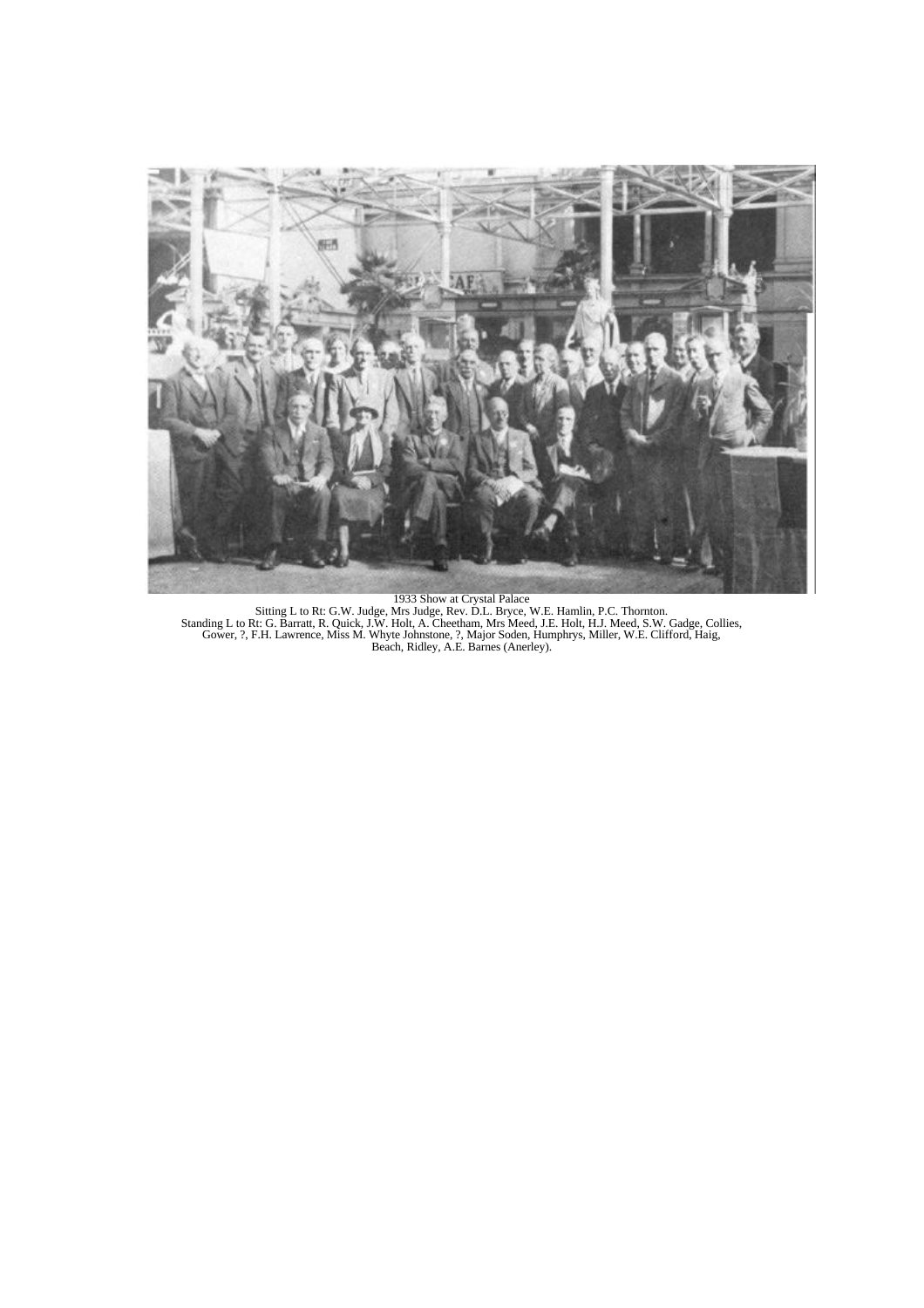

Dr Thompson demonstrating his of dissection for acarine disease to Gilbert Barratt

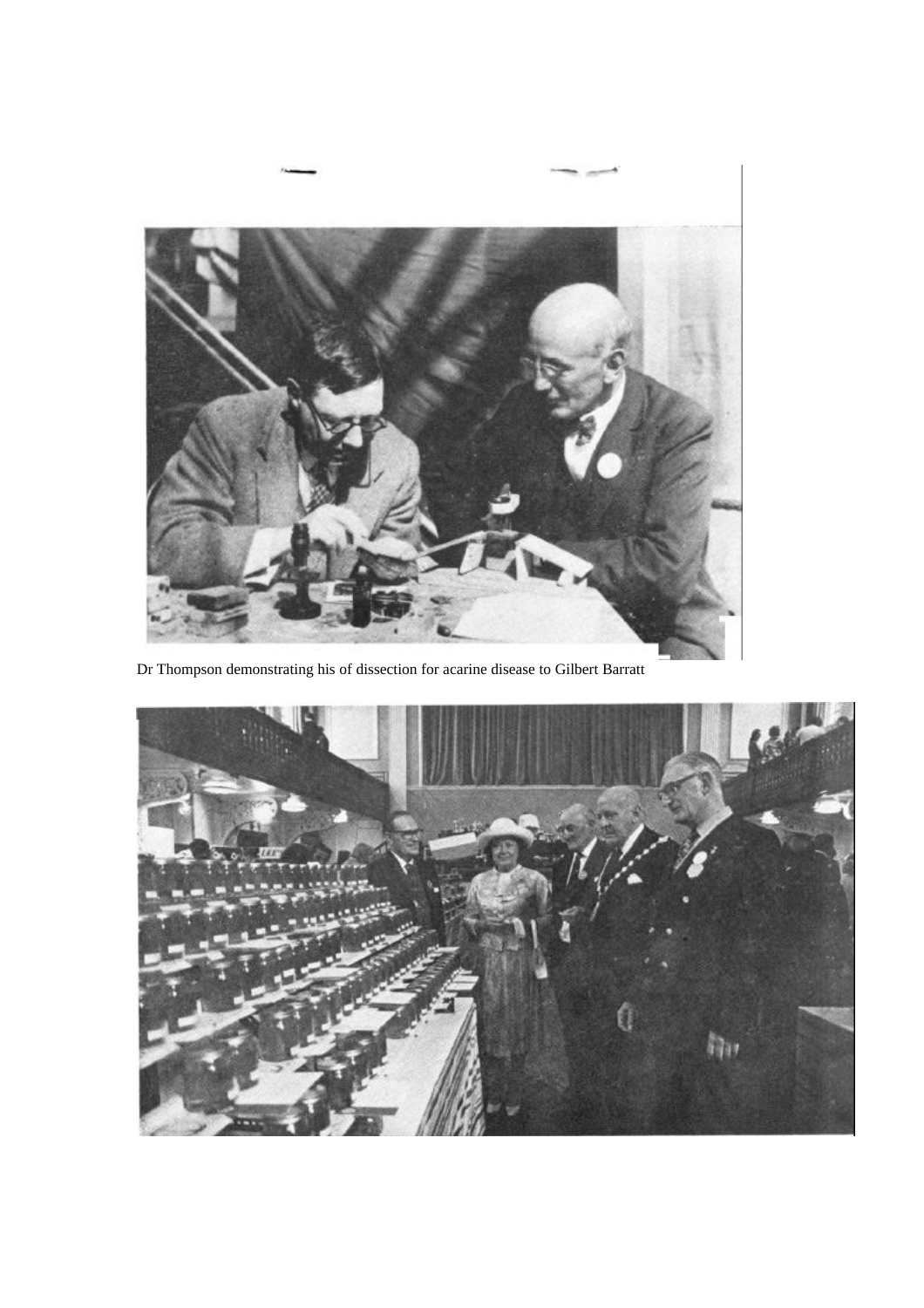N.H.S Showing round the Lord Mayor of Westminster, Councillor Wing Commander W.H.Kearney and Lady Mayoress. Frank Crow (Chairman), Maurice Bond (Secretary) and Jack Holt (President).

to the Executive Committee from Mr. Crow with the support of Mr. Hamlin that the 1957 Show be held in the Caxton Hall, Westminster, as being an eminently suitable venue. This was agreed by the Committee and the Show has been held there every year since then. Originally, the shows were held on the Thursday, Friday and Saturday but the hall had to be completely cleared by 6 o'c. on Saturday to make way for a dance. This meant that even closing at 3 p.m. clearing up was much too hectic (and the first year the Show even went on till 4 p.m.) Also having to close at 3 p.m. largely destroyed the advantage of Saturday opening. So from 1961 to 1966 the Show was held on Tuesday, Wednesday and Thursday and from 1967 till the present day on Wednesday, Thursday and Friday.

On 22nd Feb. 1957 the "National" suffered a grievous blow with the death of Mr. Hamlin who had been an official since the foundation. This left the Executive Committee with only one official-Mr. F. J. Crow who was Vice-Chairman and Education Secretary although there were Show Officials. Mr. F. H. Lawrence was the Secretary of the Company but held no office on the Executive Committee. Within a few days Mr. Crow, with the help of Mr. Lawrence had convened a meeting which was held at 1 Gough Square by the grace of Mr. C. C. Tonsley. Mr. Crow assumed the Chair and outlined the situation. It was agreed that Mr. Crow should continue as Vice-Chairman and act as Chairman until the next Annual General Meeting of the Show. He pointed out that he should have a Deputy and Mr. A. M. Dines was appointed to that Office. Mr. Crow insisted that if the Show was to continue, the work of the various Offices must be shared among the members of the Committee. He put forward the view that each office should have its own Executive Officer and that in general no one Committee member should hold more than one office. This was agreed as a principle and has operated more or less consistently since that time.

Mr. Crow wanted the main offices to be filled that night and as a result the following appointments were then made: Mr. D. G. Browne to be General Secretary and Treasurer on the understanding that these offices would be split as soon as practicable, Mr. W. Chas. Davis to be Membership Secretary and Mr. J. J. Jones to be the Secretary of the Executive Committee, an office which had existed some years earlier when it had been filled by Mr. W. E. Jenkins. Mr. F. J. Crow remained as Vice-Chairman, Acting Chairman until September 1957 when at the Annual General Meeting of the Show he was elected Chairman, an office he has continued to hold to the present time. Mr. S. H. Bradly became Entries Secretary and Mr. J. M. McKenna General Show Supervisor with Mr. C. C. Tonsley Lectures & Publicity Secretary, and Mr. C. T. Gallagher Cups Secretary.

In 1955 Mr. J. J. Jones was elected Show Supervisor and Mrs. R. E. Clark, Education Secretary.

In 1925 Mr. G. W. Judge had put forward a scheme for creating a permanent fund of £1000, the interest on which was to meet the expenses of the show each year. Very little was done about it at the time but in

1933 Mr. Hamlin launched the Endowment Fund with a target of £2000, the interest on which would provide the prize money for the show. Over the years he took a particular interest in the fund and following his death it was renamed The Hamlin Memorial Fund in recognition of the work he had done for it.

In 1958 Miss Whyte Johnstone and Mr. S. W. Gadge resigned from the Executive Committee and were made Patrons together with Mr. P. C. Thornton and Mrs. Hamlin.

Recent shows had resulted in a loss and there was much discussion as to whether the show should be moved around the country. This question has cropped up from time to time. Sq./Leader A. N. Stratton suggested that the Corn Exchange in Brighton had many advantages, chief of which was ample and easy parking, lack of which is the bugbear of sites in Central London. Messrs. Crow and Bond visited the hall and reported back to the Executive but it was felt that if once we left London it would be hard to resist claims from other parts of the country and apart from the difficulty of constantly looking for new premises the administration difficulties would be too great. The Royal Show was instanced as a case where moving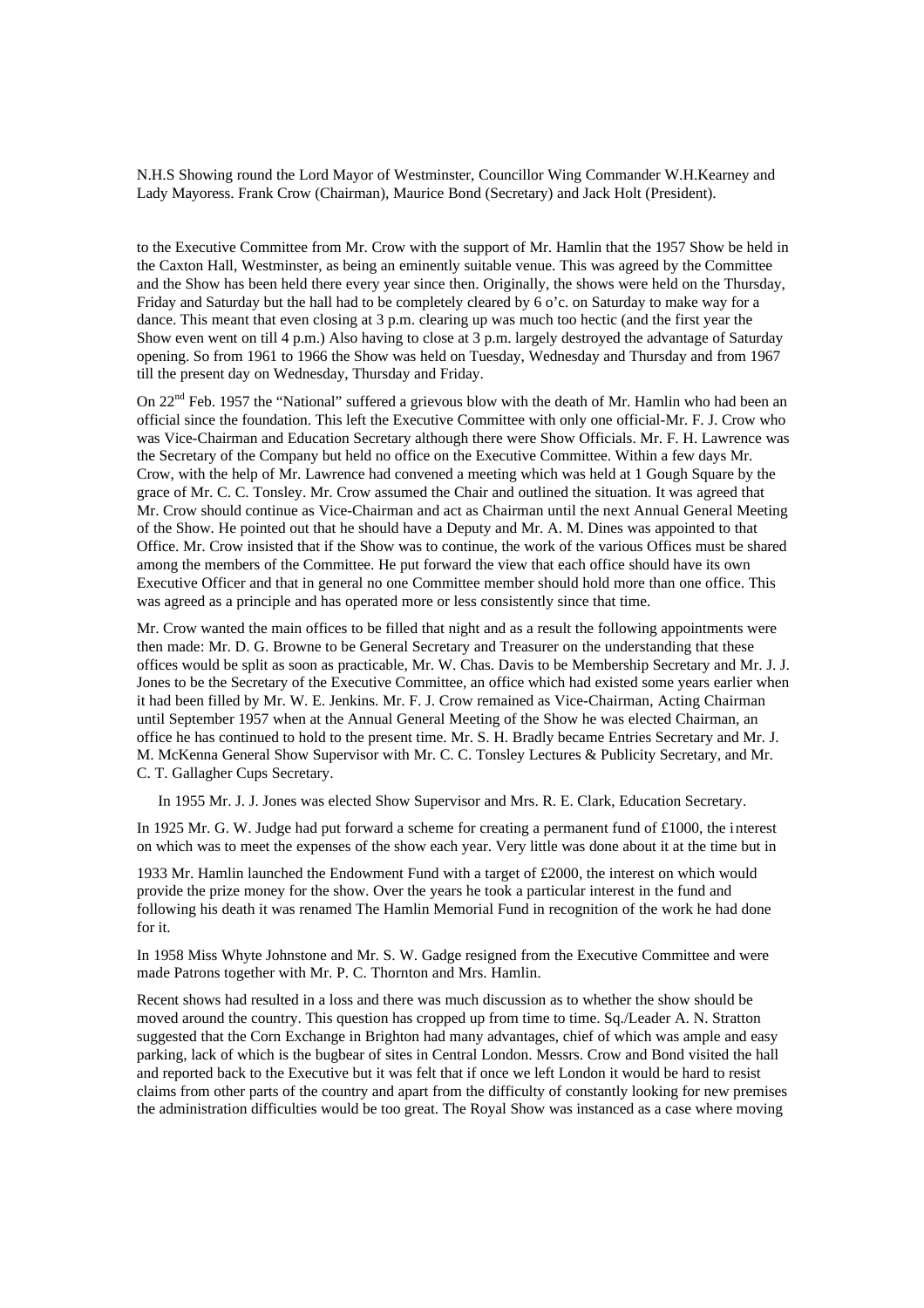round the country had been abandoned in favour of the permanent site at Stoneleigh. Furthermore London has an attraction for those living in the Provinces which other centres may not have.

In 1959 a draw in its present form was inaugurated and Commander Dixon organised it. In 1961 S/Ldr. Stratton took over and he and Mrs. Stratton toured the country selling draw tickets at various bee-keeping functions. The good work was carried on by .Mr. and Mrs. Dines in 1968 and in 1972 the present Draw Secretary Mrs. H. Vigrass was appointed. The draw has contributed a great deal to the finances of the show.

In 1959 too second family membership was allowed; wine classes were included in the schedule; September 26<sup>th</sup> to October 3<sup>rd</sup>, the week of the show, was designated National Honey Week; Mr. J. Sturdy produced a design for a seal which was accepted and has appeared on all subsequent schedules and prize cards.

In December 1959 Mr. M. C. Bond was elected Hon. General Secretary, a position he held until 1980, Mr. W. Chas Davis was Treasurer and Membership Secretary and Mr. F. Padmore, Education Secretary.

Commander G. F. Dixon had been on the Executive Committee of N.H.S. for some years and in 1960 was appointed General **Secretary of B.B.K.A. It** was largely owing to him that in 1961 the BAK.A. took over the lecture programme of the "National" as the **B.B.K.A.** Convention and contributed to the show's funds. Thereafter the show was known as The National Honey Show and B.B.K.A. Convention. Mr. Padmore (Paddy) arranged the convention and continued to do so each year until his death in 1975. Under his guidance the quality of the lectures was kept at a very high standard and evoked tremendous popular interest. On his death Mrs. Padmore kindly agreed to arrange the conventions as Education Secretary and fully maintained the standard. Mr. G. W. Knights took over as Convention Secretary in 1980.

In 1961 the Opening Ceremony by the Right Hon. The Viscount Lambert

**T D was** followed by the presentation of the Fellowship of the B.B.K.A. to Mr. E. F. Woods for his thesis "Sound and Its Possible Use in Beekeeping" and of the Ministry of Agriculture Award of Merit to Miss M. M. J. Whyte Johnstone, Mr. E. H. Heath and Mr. E. W. T. Morris "For outstanding services to beekeeping over a long period of years".

In the 1961 schedule a class for beeswax candles was included.

The 1962 show was honoured by the attendance of H.R.H. The Princess Royal to present the cups and trophies. She was received on arrival by the Mayor and Mayoress of Westminster.

Following the Show, Mrs. Hamlin donated a cup to mark the occassion. It is won by the best exhibit in the Gift Honey classes.

In that year the first attempt was made to make the schedule more like a magazine with various articles included and this has been developed in subsequent years.

In 1964 S/Ldr. Stratton instigated a scheme for soliciting interest-free loans from members of N.H.S. such loans to be repayable on demand. Within the year over £1400 had been lent mainly due to the efforts of S/Ldr. Stratton. The Special Reserve Fund as it is called also receives donations and the intention is that no capital or interest shall be used until the fund, excluding repayable loans, reaches £5000.

In 1965 a scheme was devised through Thomas Cook, the travel agents, whereby 15 % reduction in train fares was secured provided at least 50 people took advantage of it. The scheme, however, was not repeated.

The President, Rev. D. L. Bryce, died in 1966,, and Mr. F. H. Lawrence was elected to succeed him. In the previous year Mr. Lawrence had been appointed to a newly created office of Judges' Referee. In 1970 he donated an attractive collarette and badge of office to be used by the President of the National Honey Show. He wore it for less than three years as on  $11<sup>th</sup>$  April 1973 he died and the show lost another of its stalwarts. Mr. Tom Bradford was elected President but unfortunately he died in the Spring of 1974. However, the Chairman had been able to deliver the badge of office and invest Mr. Bradford with it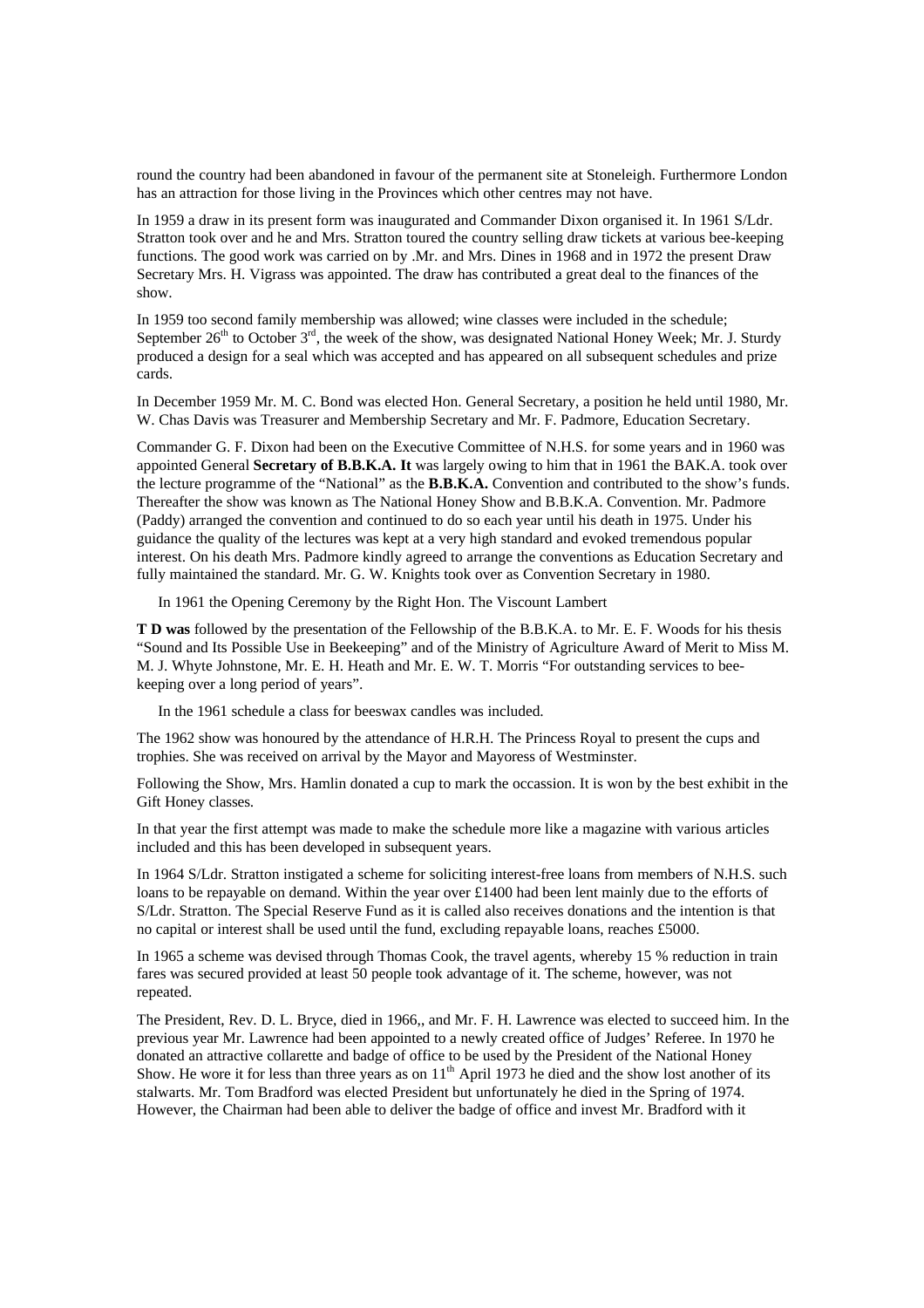during his final illness, much to Tom's delight. The following year the present President, Mr. Jack Holt, was elected.

In 1967 the 'National" introduced a scheme whereby winners of Novice, Junior or School classes in any other honey show were offered tickets to admit self and friend to the N.H.S. on any one day chosen by the winner and with it went a schedule and programme of events. This has remained popular and hopefully has encouraged winners to continue and develop their showing prowess.

This was followed in 1969 by the Blue Ribbon Award offered jointly with B.B.K.A. It is presented to the winner of the best exhibit in the show which is expected to have at least 100 entries and entitles the winner to a free entry in an Open class of the "National" and a free admission ticket.

The 1969 schedule contained the first of the feature articles which together with those written in subsequent years are available as reprints bound in individual covers.

In 1969 Mr. S. H. Bradly was made a Patron but within twelve months two other Patrons died; Mrs. B. W. Hamlin and Miss M. Whyte Johnstone and also Mr. G. F. Gosling who had been Treasurer and Membership Secretary since 1963. All sad losses to the show to be followed the next year by the deaths of two more Patrons, Messrs. P. C. Thornton and E. B. Woodbury.

In her Will Mrs. Hamlin left the interest from a fund of £2,500 to the N.H.S. for 60 years so long as the show remained in existence after which the capital is to go to Surrey B.K.A. This, of course, has been of tremendous benefit to the finances of the show.

In 1971 classes for a cine film and cut comb (in accordance with its recent popularity) were included.

The show had been steadily growing in size over the years mainly due to added interest of The Trade & Educational Bodies so in 1972 the area was extended to the York Room, off the gallery of the Main Hall. Mr. A. F. Weedon became Treasurer and Membership Secretary, posts which Mr. A. W. Pring had combined with Entries Secretary for the previous two years. Miss M. Wardle who had given such valuable services in the past mainly by organising the refreshments, was made a Patron. Mr. J. W. Holt was elected Entries Secretary but as he had already arranged his holiday for the busy period Mrs. Meg Meyer kindly consented to act for that year. This was no new experience for her as she had assisted Mr. Owen Meyer when he was Entries Secretary from 1965 to 1968.

In 1973 there was great rivalry between Warwickshire and Cheshire in competition for the Smallholders Shield. When Cheshire were declared the winners they held a party after the show closed on the Thursday and various members provided bottles of mead, metheglin and home-made wines. This was such a success that it has become a tradition irrespective of who wins the shield.

Only six weeks before the 1974 show the death of Mr. J. J. Jones who for years had been Assistant Secretary and Show Supervisor caused consternation but with everyone's co-operation things worked out all right in the end.

In 1974 it was decided to judge the class for the Crystal Palace Cup on the points system as an experiment and it has been so judged ever since. Attendance at the show was boosted by an interview with Mr. J. W. Corbett on the **B.B.C. "TODAY" radio** programme.

So far as the number of classes included in the schedule is concerned, the Open classes have climbed from 16 in 1923 and 23 in 1925 to 55 (including Schools classes) in 1980, mainly in the 40s until 1971 since when they have been in the 50s. The total number of classes first exceeded 100 in 1932 and have fluctuated as Counties have entered and left, the highest total of 144 classes being reached in 1951, 1974 and 1976.

In the middle 1970s the future of Caxton Hall itself was in doubt: the Registrars of Births, Deaths and Marriages had left and some thought the building might be demolished. It was, however, reprieved but the

18 cost of hiring the halls was raised by over 50 % and the cost to the show now is around the £1500 mark.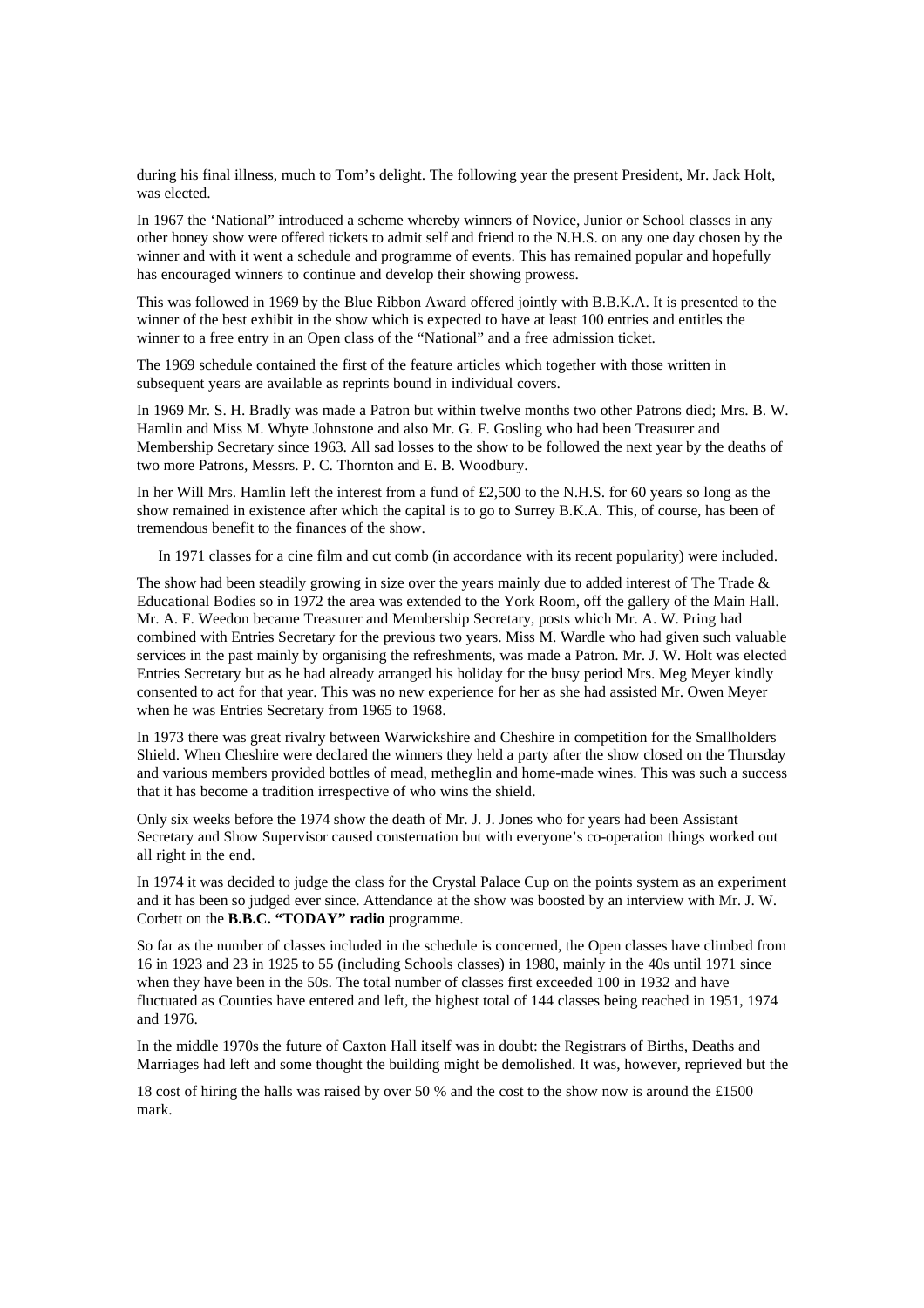It had long been the practice to show the slides entered for competition in the lecture programme with comments by the judge and the cine films had also been shown. In 1976 a class for sets of slides with commentary was added. Unfortunately soon after this show another enthusiastic and hardworking supporter of the show, Mr. R. I. (Bob) Hammond died. He had for several years been Publicity Secretary.

From the time of the Crystal Palace fire the show equipment had been stored at the offices of Shamrock Press of which Mr. Lawrence was the Principal, at 57 Church Road, Wimbledon. The cost of transport to and from the show each year was becoming prohibitive so in 1978 we were pleased to accept the offer of a room in the basement of Caxton Hall. We had to pay for the room, of course, but there was a considerable saving in transport costs and not only that but three or four helpers were saved the job of loading the lorry on the Monday evening and unloading again on the Saturday morning.

It was also agreed by the Caxton Hall Manager that personal delivery of exhibits could be made during the week preceding the show.

A beautifully carved crest was presented to the N.H.S. by Mr. G. H. Davis who had carved so many crests for County Associations. Our crest is kept at the National Bee-Keeping Centre at Stoneleigh when the show is not on.

The lectures of the **B.B.K.A.** Convention have been so popular in recent years that the question of space has become quite a problem. They are held in the Tudor Room which is the largest available but still people cannot get in to some lectures. This is a matter that is exercising the minds of those responsible and is as yet unresolved.

After the 1979 show, Mr. M. C. Bond resigned as Hon. General Secretary after 20 years but continued as "Acting" until the Spring of 1980 as the new H.G.S., Mr. H. R. Martin could not take over till then. A presentation to Mr. and Mrs. Bond was made at the 1980 A.G.M.

Displaying award cards by the relevent exhibit had never been entirely satisfactory: If placed under the exhibit it was often difficult to read and if stood up it obscured the exhibit. An alternative system of hanging the cards in a frame had been tried but involved rearranging all the exhibits after judging. In 1980 a star system was tried with a master card by each class and the award cards themselves were issued with the prize money. It seems as if this system will be much more satisfactory.

Until comparatively recently the great majority of exhibits were sent by rail but in the last decade or two this mode of transport has lost its popularity. Now practically all exhibits are delivered personally which makes it very difficult to keep up the number of exhibits.

May we end this little history by appealing to every affiliated body to arrange for exhibits to be collected centrally from its members and brought in one batch to the show either in a member's car or van or whatever. Some Associations do this already but if many more did we could easily top the 2,200 entries which would constitute a record.

## **APPENDIX**

#### *PRESIDENTS*

| Rev. D. L. Bryce<br>F. H. Lawrence | 1952-1966<br>1967-1973 | T. Bradford<br>J. W. Holt | 1973-1974<br>1975 |
|------------------------------------|------------------------|---------------------------|-------------------|
| PATRONS                            |                        |                           |                   |
| <b>Sir David Burnett</b>           | 1928-1930              | E. B. Woodberry           | 1971-1973         |
| Mrs. B. W. Hamlin                  | 1958-1969              | Miss M. Wardle            | 1972-             |
| Miss M. Whyte Johnstone            | 1958-1969              | Sq. Ldr. A. N. Stratton   | 1975              |
| S. W. Gadge                        | 1958-1972              | F. W. Drake               | 1975              |
| P. C. Thornton                     | 1958-1970              | P. Brightman              | 1975              |
| S. H. Bradly                       | 1969-1974              | E. Graham Burtt           | 1975              |
| CHAIRMEN                           |                        |                           |                   |
| A. Dewey                           | 1923-1930              | W. E. Hamlin              | 1952-1957         |
| Rev. D. L. Bryce                   | 1930-1952              | F. J. Crow                | 1957              |
|                                    |                        |                           |                   |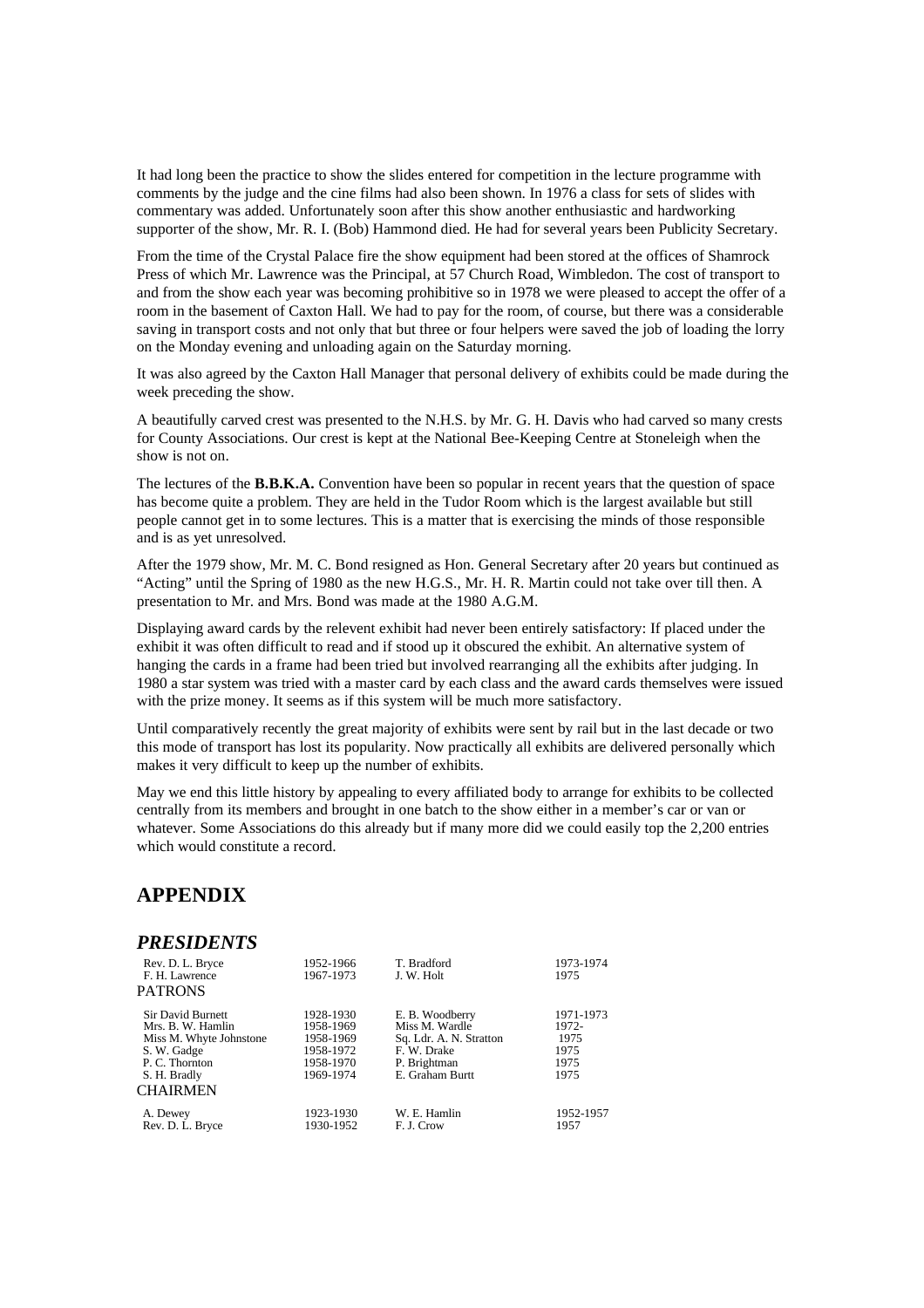#### VICE-CHAIRMEN

| A. Dewey     | 1930.     | T. W. Quarmby | 1958-1959 |
|--------------|-----------|---------------|-----------|
| A. E. Barnes | 1931-1933 | T. Bradford   | 1960-1973 |
| W. E. Hamlin | 1934-1951 | A. M. Dines   | 1974-1979 |
| F. J. Crow   | 1952-1957 | W. S. *Mundy  | 1980.     |

### *HON. GENERAL SECRETARIES*

| W. E. Clifford and     | 1923-1931 | E. A. V. Strudwick    | 1953      |
|------------------------|-----------|-----------------------|-----------|
| W. E. Hamlin (jointly) |           | W. E. Hamlin (Acting) | 1954-1957 |
| W. E. Clifford         | 1932-1933 | D. G. Browne          | 1957-1959 |
| F. H. Lawrence         | 1934-1950 | M. C. Bond            | 1960-1979 |
| Rev. D. L. Bryce       | 1951-1952 | H. R. Martin          | 1980.     |

#### *HON. SECRETARIES OF NATIONAL HONEY SHOW LTD.*

F. H. Lawrence 1932-1972 A. F. Weedon 1973

## *HON.TREASURERS*

| Major A. R. Cormack | 1951        | G. F. Gossling | 1963-1969 |
|---------------------|-------------|----------------|-----------|
| W. E. Hamlin        | 1952-1957   | H, W. Pring    | 1970-1971 |
| Browne              | 1957-1959A. | F. Weedon      | 1972-     |
| W. Chas. Davis      | 1960-1962   |                |           |

### *ENTRIES SECRETARIES*

| Miss T. K. Berridge   | 1932-1935 | A. M. Dines   | 1967      |
|-----------------------|-----------|---------------|-----------|
| Duties carried out by |           | O. Meyer      | 1968      |
| Hon. Gen. Secs.       | 1936-1950 | H. W. Pring   | 1969-1971 |
| W. E. Hamlin          | 1957-1964 | Mrs. M. Meyer | 1972      |
| S. H. Bradl           | 1951-1956 | W. Holt       | 1973-     |
| O. Meyer              | 1965-1966 |               |           |

#### *MEMBERSHIP SECRETARIES*

| Rev. D. L. Bryce   | 1947-1949 | W. Chas. Davis | 1957-1962 |
|--------------------|-----------|----------------|-----------|
| Mrs. E. M. Lowsley | 1950      | G. F. Gosling  | 1963-1969 |
| E. A. V. Strudwick | 1951-1953 | H. W. Pring    | 1970-1971 |
| W. E. Hamlin       | 1954-1956 | A. F. Weedon   | 1972.     |

#### *SHOW SUPERVISORS*

| D. G. Browne          | 1950-1956 | J. J. Jones | 1959-1974 |
|-----------------------|-----------|-------------|-----------|
| J. M. McKenna         | 1957      | W. S. Mundy | 1975      |
| Commander G. F. Dixon | 1958      |             |           |

### *LECTURES/EDUCATION/CONVENTION SECRETARIES*

| F. J. Crow 1951-1956 F. |                         | Padmore | 1960-1974       |           |
|-------------------------|-------------------------|---------|-----------------|-----------|
| C. C. Tonsley           | 1957                    |         | Mrs. M. Padmore | 1975-1979 |
| Mrs. R. E. Clark        | 1958-1959 G. W. Knights |         |                 | 1980      |

### *PUBLICITY SECRETARIES*

| 1958-1959 P. Baker 1978<br>C. C. Tonsley |
|------------------------------------------|
|------------------------------------------|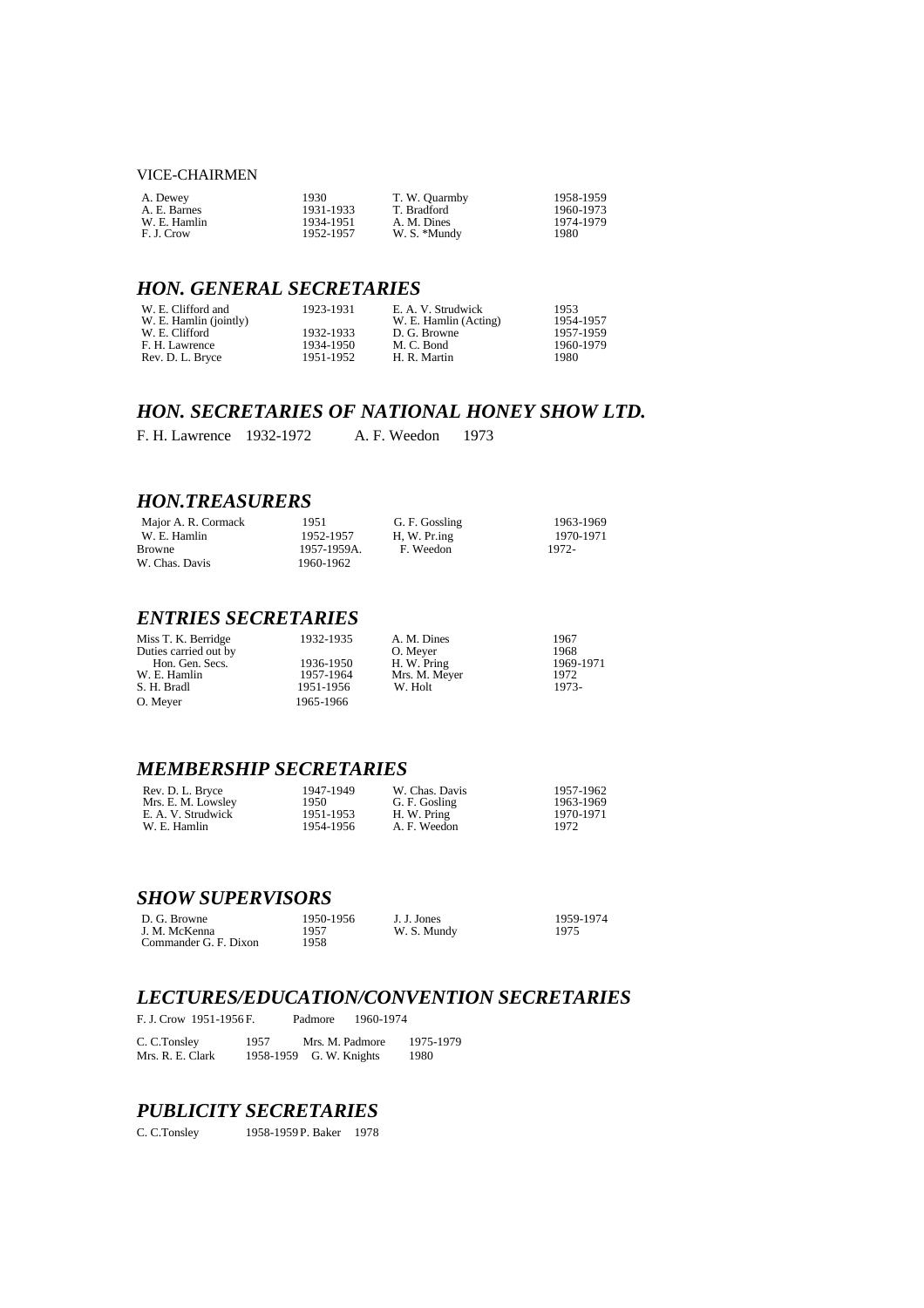#### 8. 1. Hammond 1960-1976

#### **SCHEDULES SECRETARIES**

| J. W. Quarmby<br>G. F. Gossling | 1960<br>1961-1962 | H. W. Pring<br>W. S. Mundy | 1975-1977<br>1978 |
|---------------------------------|-------------------|----------------------------|-------------------|
| O. Meyer                        | 1963-1964         | B. H. Palmer               | 1979              |
| 0. S. Mundy                     | 1965-1974         |                            |                   |

#### *CUP SECRETARIES*

| C. T. Gallagher | 1960-1973 | Mrs. J. Chalkley | 1975 |
|-----------------|-----------|------------------|------|
| H. E. Corbell   | 1974      | Mrs. J. Purcell  | 1976 |

### *DRAW SECRETARIES*

| Sqd/Ldr. A. N. Stratton | 1965-1967 | Mrs. H. Vigrass | 1972 |
|-------------------------|-----------|-----------------|------|
| A. M. Dines             | 1968-1971 |                 |      |
| <b>JUDGES' REFEREES</b> |           |                 |      |
|                         |           |                 |      |

F. H. Lawrence 1965-1972 Mrs. R. E. Clark 1973

### *PUBLIC RELATIONS SECRETARIES*

E. Greenwood 1968-1978 P. Baker1979

#### **CATERING SUPERVISORS**

Mrs. C. T. Gallagher 1971-1974 Mr. and Mrs. R. Aish 1975-

(Prior to 1971 catering had been organised, notably by Miss Wardle, without an official title.)

## *CHIEF SHOW STEWARDS*

R. 1. Hammond 1974-1976 D. H. Daniels 1977

#### *LECTURE STEWARD*

D. Smart 1977

### *OPENERS OF THE SHOWS*

- 1932 Lord Plender
- 1935 Lord Plender
- 1936 David Lloyd George, M.P.
- 1937 Dr. John Anderson
- 1938 Sir Jeremiah Colman
- 1948 Lady Megan Lloyd George, M.P.
- 1949 J. W. Bowen, Chairman of London County Council
- 1952 Sir Leslie Boyce, Lord Mayor of London, assisted by Lt. Col. Norman Edwards, Mayor of the City of Westminster.
- 1953 Sir Rupert de la Bere, Lord Mayor of London, supported by Ald. C. P. Russell, Mayor of Westminister.
- 1961 Viscount Lambert.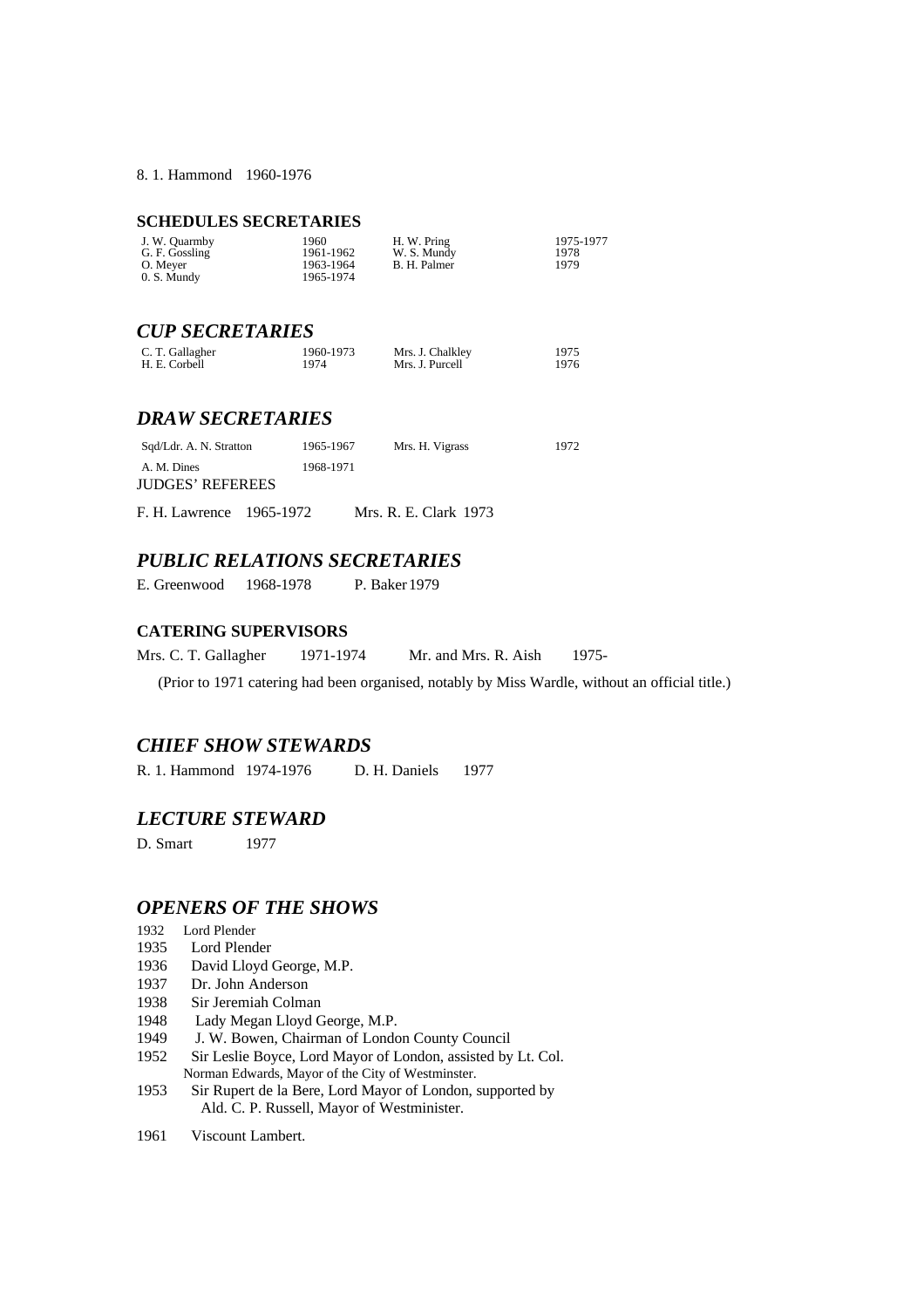- W. F. Deedes, M.P.
- Lord Shackleton
- The Earl of Ancaster
- The Earl Spencer, President Northamptonshire B.K.A.
- Mrs. Barbara Cartland
- The Countess of Dartmouth
- J. Lee-Richardson, Chairman National Association for Health.
- Bernard Braine, M.P.
- Peter Scott, Vice-President & Chairman, World Wildlife Fund.
- Ernest Marples M.P.
- Co1.Sir Bartle M. Edwards, President, Norfolk B.K.A.
- Robert Dougall
- Andrew C. Smith, President, Scottish B.K.A.
- Tony Soper
- Lord Carrington
- Angus E. V. Maude, M.P.
- Councillor Wing-Commander W. H. Kearney, Lord Mayor of Westminster
- John Amis
- Lord Lucas of Chilworth

## **PRESENTERS OF CUPS AND TROPHIES**

1935 Lady Plender 1936 David Lloyd George, M. P. 1962 H.R.H. The Princess Royal

| 1963 | Sir John Wenham                                                              |
|------|------------------------------------------------------------------------------|
| 1964 | Sir Peter Agnew, Bart. M.P.                                                  |
| 1965 | Sir Godfrey Nicholson, Bart. M.P. President, Federation of Berkshire B.K.As. |
| 1966 | F. W. Drake, President of B.B.K.A.                                           |
| 1967 | E. Graham Burtt, Hon. Life Member B.B.K.A.                                   |
| 1968 | Dr. R. H. Barnes, Past President B.B.K.A.                                    |
| 1969 | Dr. A. L. Gregg                                                              |
| 1970 | Harry Allen                                                                  |
| 1971 | H. J. Wadey, Hon. Editor of Bee Craft.                                       |
| 1972 | S/Ldr. A. N. Stratton, President B.B.K.A.                                    |
| 1973 | E. B. Woodberry, Patron of N.H.S.                                            |
| 1974 | Mrs. R. E. Clark, President of B.B.K.A.                                      |
| 1975 | Percy Brightman, Past President Essex B.K.A.                                 |
| 1976 | Owen Meyer, General Secretary B.B.K.A.                                       |
| 1977 | Harrison Ashforth, President B.B.K.A.                                        |
| 1978 | H. A. Peter, Chairman, Welsh B.K.A.                                          |
| 1979 | D. J. Deasy, Hon. Secretary, Federation of Irish B.K.A.s                     |
| 1980 | F. E. Renouf, Life Vice-President, Jersey B.K.A.                             |